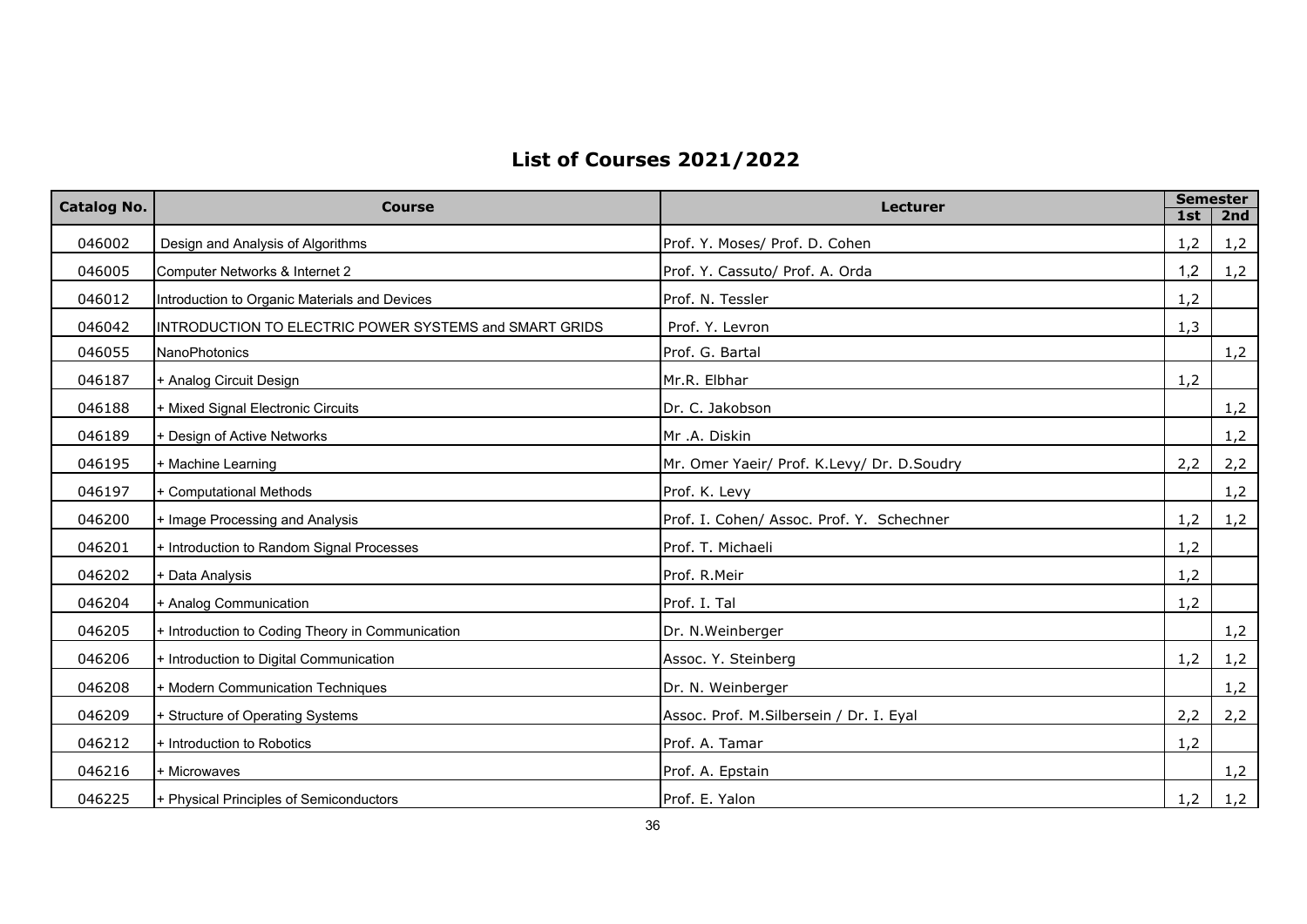| Catalog No. | <b>Course</b>                              | <b>Lecturer</b>                    | <b>Semester</b> |     |  |
|-------------|--------------------------------------------|------------------------------------|-----------------|-----|--|
|             |                                            |                                    | 1st             | 2nd |  |
| 046232      | Chapters nanoelectronics                   | Assistant Prof. Y. Yaish           | 1,2             |     |  |
| 046237      | + Integrated Circuits                      | Mr. E. Maayan                      | 1,2             | 1,2 |  |
| 046239      | + Laboratory Courses in Nano-Electronics   | Prof. N. Tessler                   |                 | 4L  |  |
| 046240      | <b>Superconducting Quantum Devices</b>     | Associate Prof. E. Buks            |                 | 1,2 |  |
| 046242      | + Stat.physics Fluctuations and Noise      | Associate Prof. E. Buks            | 1,2             |     |  |
| 046243      | Quantum Technologies                       | Prof. I. Kaminer                   | 1,2             | 1,2 |  |
| 046249      | + Electro-Optic Systems                    | Prof. A. Rosenthal                 |                 | 1,2 |  |
| 046256      | + Antennae and Radiation                   | Prof. A. Epstain                   | 1,2             |     |  |
| 046265      | + Advanced Circuits and Architectures      | Prof. S. Kvatinsky                 | 1,2             |     |  |
| 046266      | + Compilation Methods                      | Dr. E. Zaks                        | 1,2             |     |  |
| 046267      | + Computer Architecture                    | Dr. P. Gabay                       | 1,2             | 1,2 |  |
| 046271      | + Object-Oriented Programming and Design   | Mr. Y. Moshe                       |                 | 1,2 |  |
| 046273      | Distributed Functional Programming         | Mr .H. Gazit                       | 1,2             |     |  |
| 046275      | Dinamic Binary Translation Optimization    | Mr. G. Haber                       |                 | 1,2 |  |
| 046277      | <b>Correctness Guarantees for Software</b> | Prof. D. Drachsler-Cohen           | 1,2             |     |  |
| 046278      | Computational Accelerators and Accelera    | Prof. M. Silbershtein              |                 | 1,2 |  |
| 046280      | Prinples and Tools for Computer Security   | Prof. I. Eyal                      | 1,2             |     |  |
| 046326      | + Introduction to Biological Signals       | Dr .D. Soudry                      | 1,2             |     |  |
| 046332      | + Visual and Auditory Systems              | Prof.M. Porat/ Dr. R. Kaftory      | 1,2             | 1,2 |  |
| 046733      | + Information Theory                       | Prof. S. Shamai/ Prof. Y. Steiberg | 1,2             | 1,2 |  |
| 046745      | + Digital Signal Processing                | Prof. G. Gilboa                    | 1,2             |     |  |
| 046746      | + Algorithms and Application               | Prof. A. Levin                     | 1,2             |     |  |
| 046773      | + Electroopt Semiconduc Devices-Detectors  | Prof. Y. Nemirovsky                | 1,2             |     |  |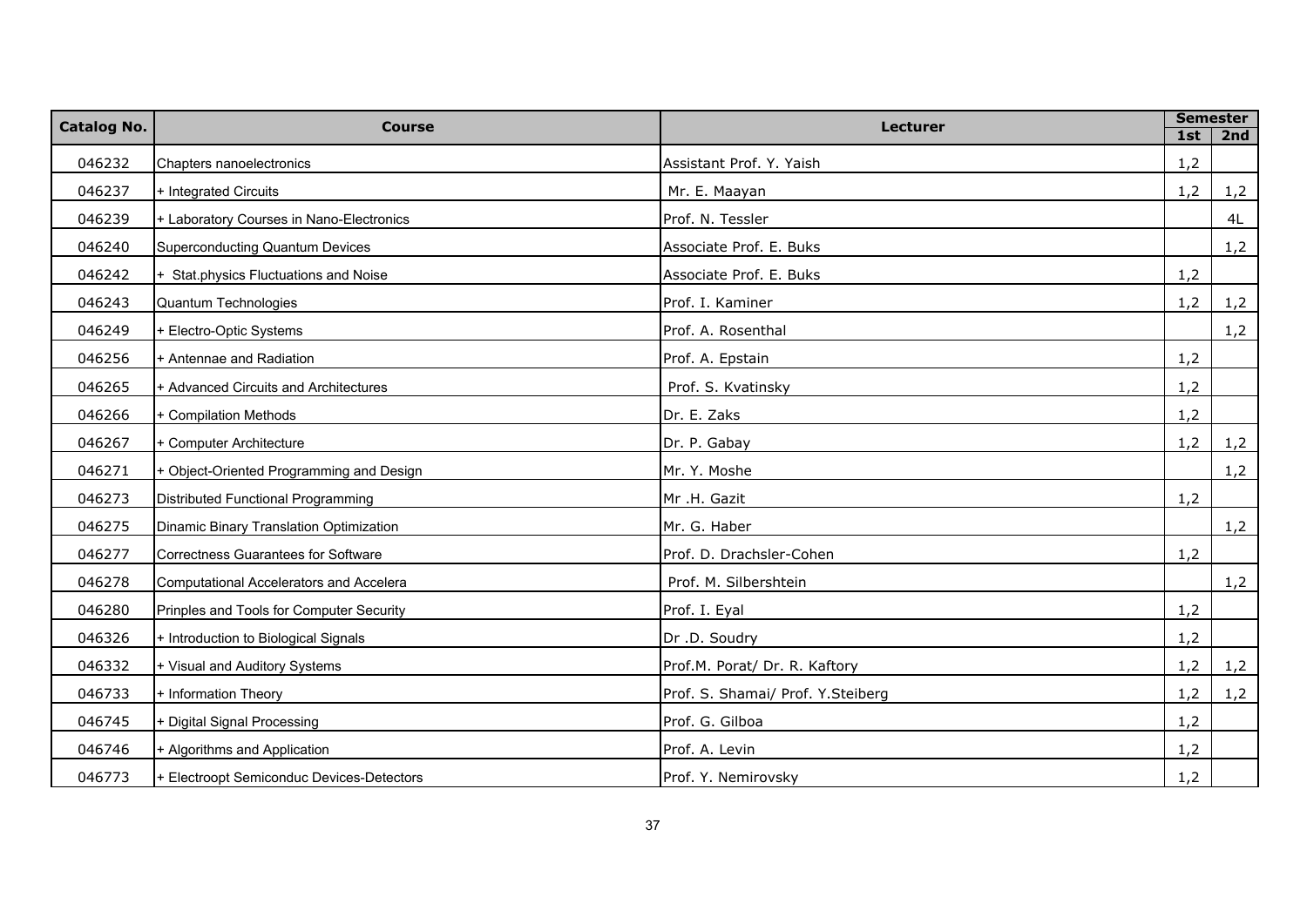| <b>Catalog No.</b> | <b>Course</b>                                          | <b>Lecturer</b>                  | <b>Semester</b> |                |
|--------------------|--------------------------------------------------------|----------------------------------|-----------------|----------------|
|                    |                                                        |                                  | 1st             | 2nd            |
| 046831             | + Introduction to Medical Imaging                      | Assis. Prof. G. Gilboa           |                 | 1,2            |
| 046853             | + Advanced Architecture of Micro-Processors' Systems   | Prof. U. Weiser                  | 1,2             |                |
| 046868             | + Foundations of Stochastic Processes                  | Prof. R. Atar                    |                 | 1,2            |
| 046880             | +Cad of VIsi Systems                                   | Dr. L. Yavitz                    | 1,2             |                |
| 046903             | + RF CMOS Integrated Circuits                          | Prof. E. Cohen                   |                 | 1,2            |
| 046918             | + Physical Design Automation of VIsi Systems           | Dr. K. Moiseev                   |                 | 1,2            |
| 046968             | + Micromachining and Micro-electromechanical Systems   | Prof. Y. Nemirovsky              |                 | 1,2            |
| 048000             | Computational Photography                              | Prof. A. Levin                   |                 | $\overline{2}$ |
| 048025             | Macroscopic Quantum Electrodynamics                    | Prof. I. Kaminer                 | $\overline{2}$  |                |
| 048050             | Carbon Nanotubes Graphene and Van Der                  | Assistant Prof. Y. Yaish         |                 | $\overline{2}$ |
| 048051             | Energy Dissipation in Electronic Devices               | Prof. E. Yalon                   |                 | 2              |
| 048075             | Adv. Topics in Computer Engineering 1                  | Prof. Y.Moses/ T.Mizrchi         | 2               |                |
| 048710             | <b>Advanced Topics</b>                                 | Prof. I. Goykhman                | 2               |                |
| 048712             | Electro-optics Laboratory 2                            | Prof. M. Horowitz                |                 | 4 Lab 4 Lab    |
| 048716             | Advanced Topics in systems, learning, Control Theory 2 | Prof. N. Weinberger              | $\overline{2}$  |                |
| 048717             | Adv.topics in Systems Learning Control 3               | Prof. K. Levy                    |                 | $\overline{2}$ |
| 048718             | Adv. Topics in Sys. Learning, Control                  | Prof. S. Mannor + Prof. A. Tamar | $\overline{2}$  |                |
| 048719             | Adv.topics in Systems Learning, Control                | Prof. Y. Romano                  |                 | $\overline{2}$ |
| 048732             | Advanced Topics in Wave Theory 1                       | Prof. A. Epstain                 |                 | $\overline{2}$ |
| 048747             | Laboratory in Biological Systems and Signals           | Prof. M. Porat                   |                 | 4 Lab 4 Lab    |
| 048750             | Advanced Topics in Computer Architecture               | Prof. Y. Estion                  |                 | $\overline{2}$ |
| 048812             | Oxide Physics and Devices                              | Assistant Prof. L. Kornblum      |                 | 2              |
| 048816             | Signal Processing Laboratory                           | Faculty active in this field     |                 | 4 Lab 4 Lab    |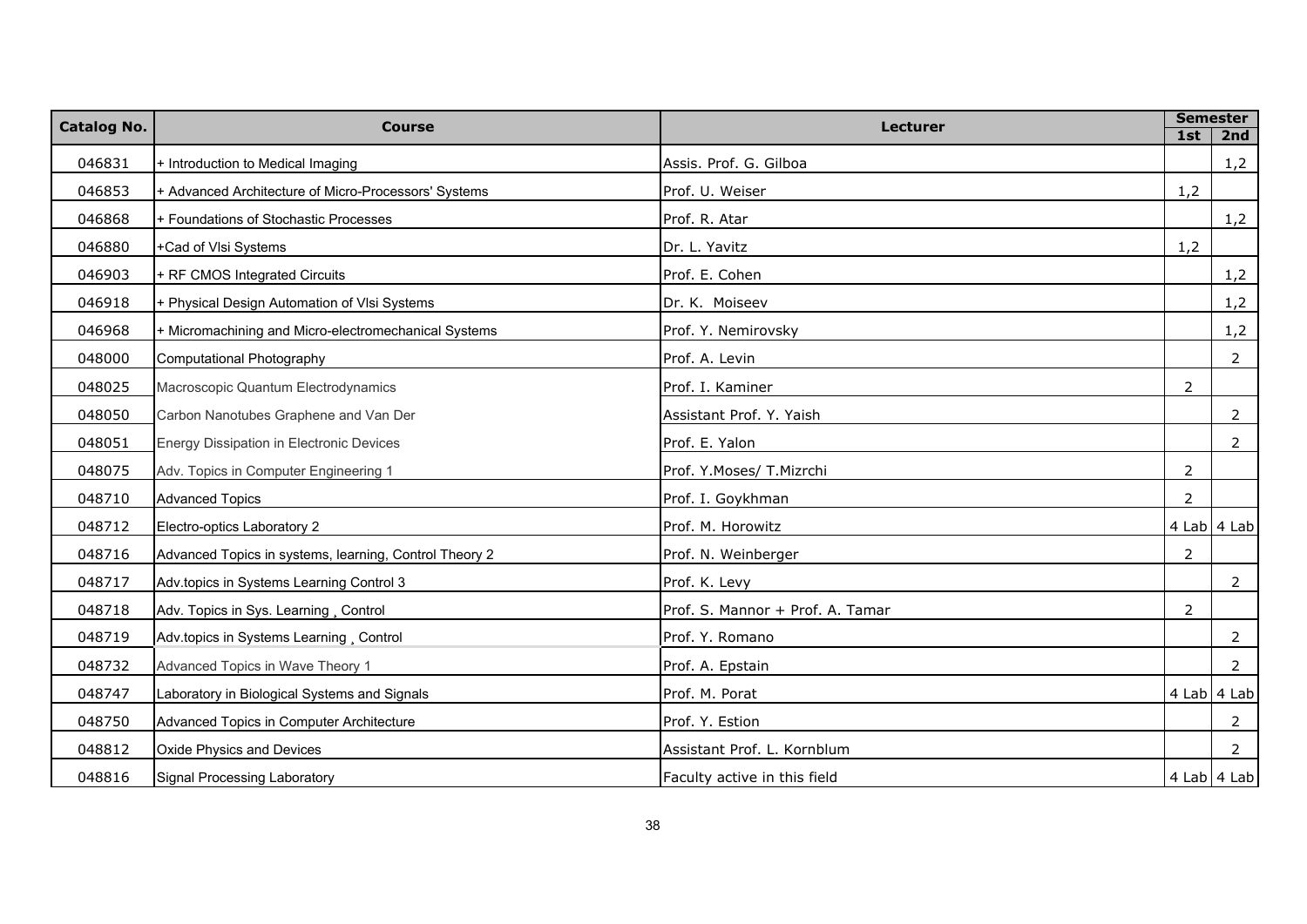| <b>Catalog No.</b> | <b>Course</b>                                          | <b>Lecturer</b>              |                | <b>Semester</b> |
|--------------------|--------------------------------------------------------|------------------------------|----------------|-----------------|
|                    |                                                        |                              | 1st            | 2nd             |
| 048823             | Analytical Methods in Wave Theory 1                    | Prof. A. Epstain             |                | 2               |
| 048828             | Array Signal Processing and Analysis                   | Prof. I. Cohen               | 2              |                 |
| 048836             | The Hfic Lab                                           | Assitant Prof. E. cohen      |                | 4 Lab 4 Lab     |
| 048843             | <b>Exploration and Exploitation</b>                    | Prof. R.Meir                 |                | 2               |
| 048848             | Advanced Topics in Electro Optics 1                    | Prof. M. Orenstein           | 2              |                 |
| 048852             | <b>Advanced Energy Conversion Laboratory</b>           | Prof. Y. Levron              |                | 4 Lab 4 Lab     |
| 048860             | <b>Work Pictures</b>                                   | Prof.M. Porat                |                | 2               |
| 048865             | Networks, graphs and signal processing                 | Prof. R. Talmon              |                | 2               |
| 048866             | <b>Computer Communication Networks 2</b>               | Prof. O. Rottenstreich       | $\overline{2}$ |                 |
| 048877             | Hardware and Software Laboratory                       | Faculty active in this field |                | $4$ Lab $4$ Lab |
| 048879             | Seminar in VIsi Architecture                           | Prof. S. Kvatinsky           |                | $\overline{2}$  |
| 048888             | Blockchain and Cryptocurrency protocols                | Prof. I. Eyal                |                | $\overline{2}$  |
| 048889             | Machine Learning for Computer Networks                 | Prof. I. Keslassy            |                | 2               |
| 048890             | Seminar in Correctness Guarantees                      | Prof. D. Drachsler-Cohen     |                | 2               |
| 048891             | Hardware Security-from Theory to Practic               | Visiting Prof. A. Mendelson  | 2              |                 |
| 048922             | Vision, Image Structure and Computer Vision Laboratory | Faculty active in this field |                | 4 Lab 4 Lab     |
| 048931             | Information Measures and Aplictions                    | Prof. I. Sason               | 2              |                 |
| 048933             | <b>Communication Laboratory</b>                        | Prof. s. Shamai              |                | 4 Lab 4 Lab     |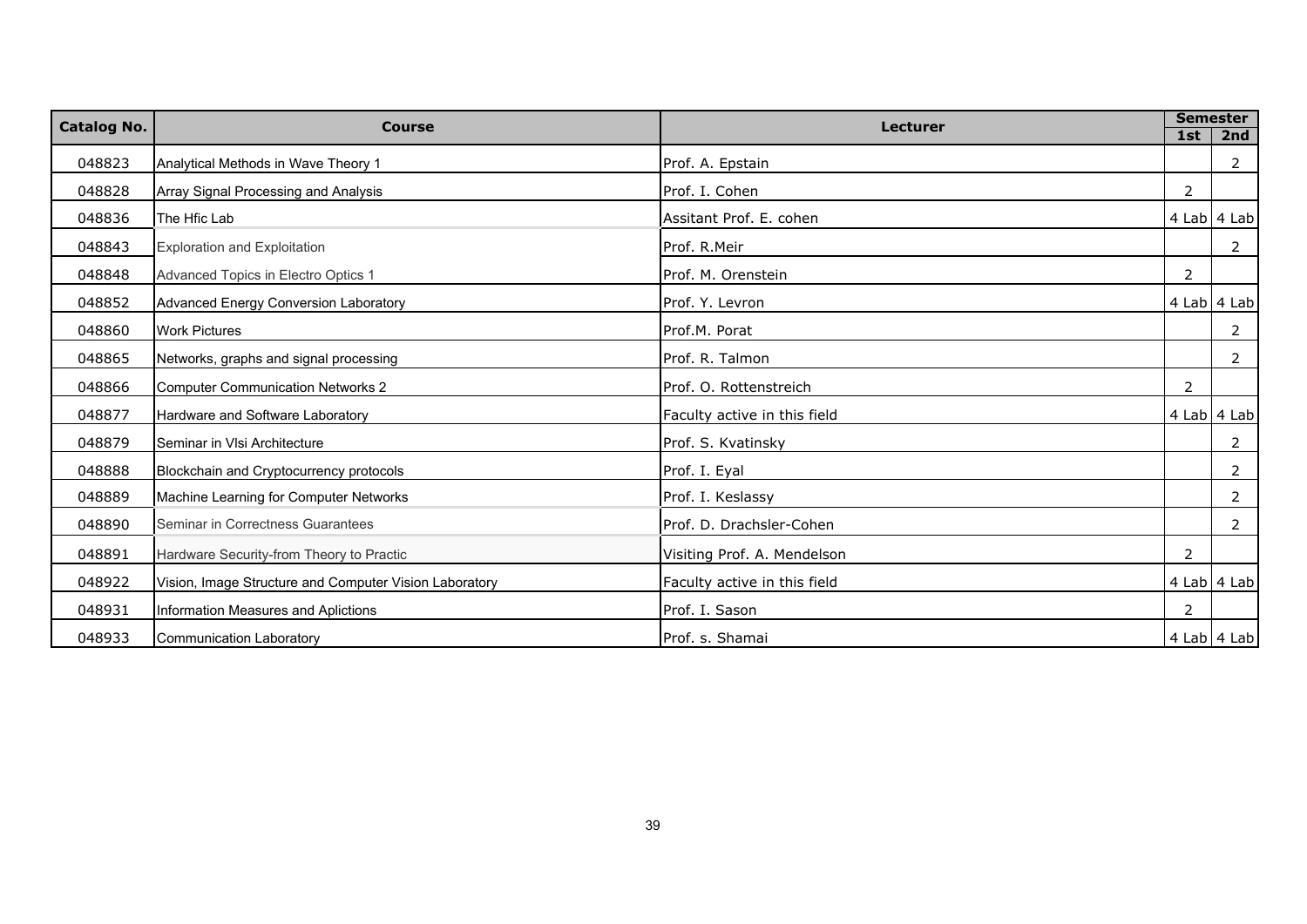| <b>Catalog No.</b> | <b>Course</b>                                       | <b>Lecturer</b>                       | <b>Semester</b> |                 |
|--------------------|-----------------------------------------------------|---------------------------------------|-----------------|-----------------|
|                    |                                                     |                                       | 1st             | 2nd             |
| 048934             | <b>Coded Communications</b>                         | Distinguished Prof. S. Shamai (Shitz) | 2               |                 |
| 048951             | Statistical Models in Optical Comm.                 | Assoc. Prof. M. Nazarathy             |                 | 2               |
| 048954             | Statistical Methods in Image Processing0            | Associate Prof. T. Michaeli           |                 | $\overline{2}$  |
| 048966             | Microelectronics Laboratory                         | Faculty active in this field          |                 | 4 Lab 4 Lab     |
| 048967             | <b>Computer Networks Laboratory</b>                 | Faculty active in this field          |                 | $4$ Lab $4$ Lab |
| 048972             | Advanced Topics in Image Structure                  | Assoc. Prof. L. Zelnik-manor          |                 | $\overline{2}$  |
| 048976             | Laboratory in Parallel Systems                      | Faculty active in this field          |                 | $4$ Lab $4$ Lab |
| 048978             | Radiation Sources Based on Elect. Beams             | Prof. L. Schachter                    |                 | $\overline{2}$  |
| 048979             | Advanced Topics in probability and random processes | Prof. R. Atar                         |                 | $\overline{2}$  |
| 048980             | Des. Amd Manag. of Noncooper. Com. Nets.            | Prof. A. Orda                         | $\overline{2}$  |                 |
| 048989             | Power System Dynamics                               | Associate Prof. Y. Levron             |                 | 2               |
| 049005             | Control Topics Laboratory                           | Faculty active in this field          |                 | $4$ Lab $4$ Lab |
| 049006             | Electromagnetic Waves Laboratory                    | Faculty active in this field          |                 | $4$ Lab $4$ Lab |
| 049011             | Advanced Topics in Computing 2                      | Prof. I. Keidar                       |                 | $\overline{2}$  |
| 049018             | Advanced Topics in Computer Systems 3               | Prof. M. Silbershtein                 | $\overline{2}$  |                 |
| 049026             | Knowledge and Games in Distributed Sys.             | Prof. Y. Moses                        | $\overline{2}$  |                 |
| 049030             | Topics in Storage                                   | Assoc. Prof. Y. Birk                  |                 | $\overline{2}$  |
| 049036             | Advanced Topics in VLSI 1                           | Prof. Emeritus R. Ginosar/ L. Yavitz  | $\overline{2}$  |                 |
| 049053             | Machine Learning Laboratory                         | Faculty active in this field          |                 | 4 Lab 4 Lab     |
| 049056             | <b>Shape Analysis</b>                               | Prof. A. Tal                          |                 | $\overline{2}$  |
| 049061             | <b>Polarization Codes</b>                           | Assoc. Prof. I. Tal                   |                 | $\overline{2}$  |
| 049062             | imaging and three-dimensional reconstruction        | Assoc. Prof. Y. Schechner             | 2               |                 |
| 049063             | Information Storage Devices                         | Prof. Y. Cassuto                      | 2               |                 |